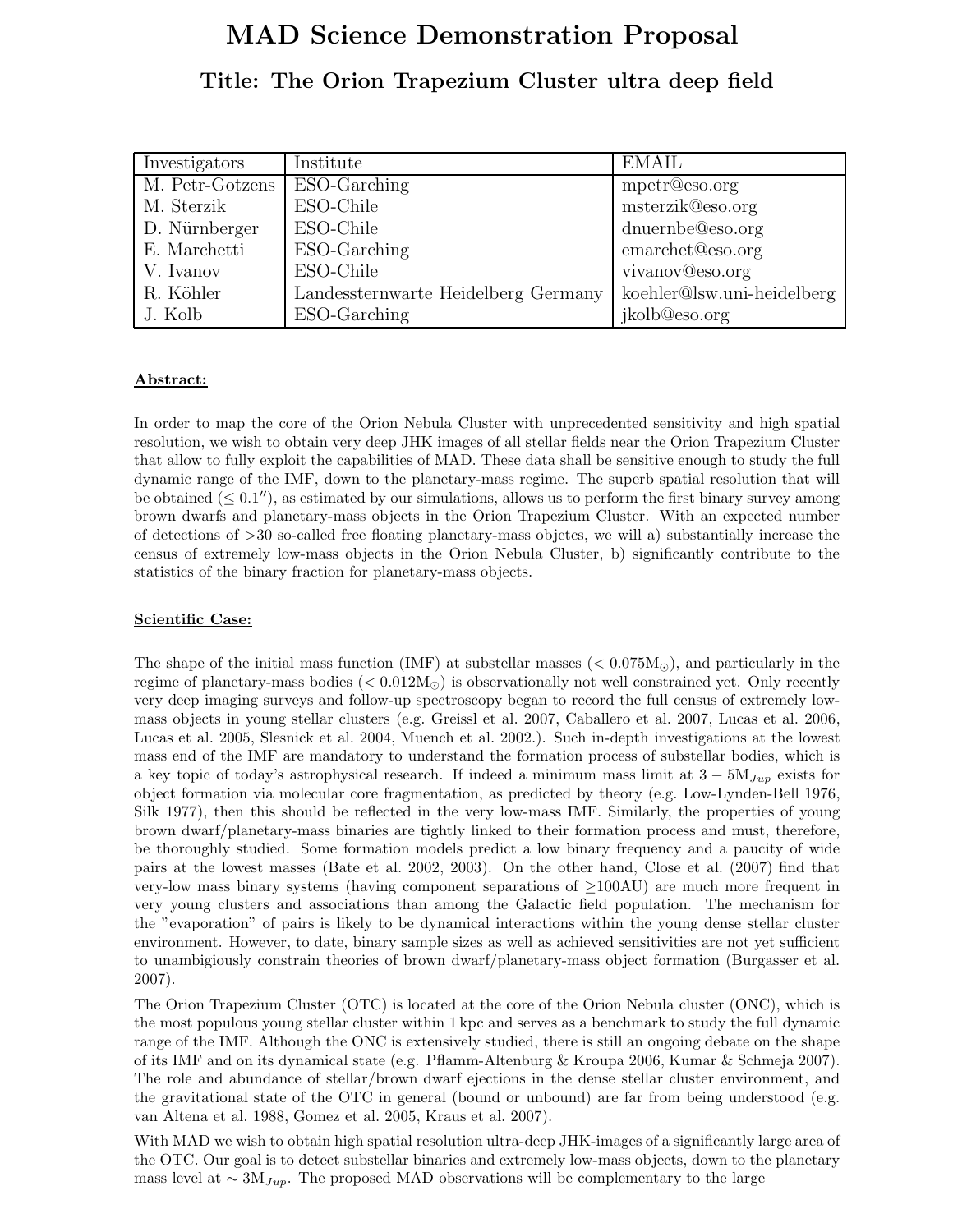dataset obtained with high sensitivity by the HST (the HST Treasury Program on the Orion Nebula, Robberto et al. 2005) and the Chandra Orion Ultradeep Project (COUP, Getman et al. 2005). In combination with the high accuracy HST data it will also be possible to constrain the velocity dispersion of cluster members down to the sub-stellar limit, and to identify high velocity run-away candidates (Poveda et al. 2005). With the superb spatial resolution that will be obtained  $( \leq 0.1'',$  which corresponds to ∼45AU in the OTC) we will be able to resolve close brown dwarf binary or even planetary mass systems. As several tens of potentially very low luminosity targets are expected to be detected in our images, this will define the very first binary survey among brown dwarfs and planetary-mass objects in the Orion Trapezium Cluster. Concerning other near-infrared datasets, ultra-deep but seeing-limited JHK observations in the outer regions of the Orion Nebula Cluster have been performed by Lucas et al. (2005) using Gemini. They identified 33 planetary mass candidates with  $M=3-12M_{Jup}$  and K=18-19mag. Although the area studied by Lucas et al. (26arcmin<sup>2</sup>) is larger than the area we can study with MAD (10-12arcmin<sup>2</sup> ), we expect to detect roughly 1.3 times more sources, due to the steep radial stellar density profile of the Orion cluster. Hence, we will get more than sufficient statistics for a reliable comparison with the results derived by Lucas et al. for the outer parts of the cluster. The predicted brightness of a  $3M_{Jup}$  mass object, assuming a distance of 450pc to the Trapezium Cluster, an average extinction of A<sup>V</sup> ≈5 mag, and an age of ∼1Myr, is J≈21.5 mag, H≈20.5 mag, Ks≈19 mag (Baraffe et al. 1998, Chabrier et al. 2000). Several hours of integration time, particularly at J-band, are needed to reach such faint levels. However, employing MAD imaging has several advantages over seeing-limited observations, like those with ISAAC (of which very deep unpublished observations of the Trapezium Cluster exist, but as said, with typical FWHM of  $0.5'' - 0.8''$ ): The capability of MAD providing  $\leq 0.1''$  spatial resolution over the full  $1' \times 1'$  field, and over  $2' \times 2'$  in very good seeing conditions, greatly improves the sensitivity to point-sources and separating those from the nebular background is easily possible. Moreover, close binary systems can be resolved. A preliminary correction performance for our target fields has been computed by one of us using the YAO simulation software adapted to the MAD optical configuration. The guide stars asterisms has been reproduced with correct positions and magnitudes and closed loop simulations have been carried out for a correction frequency of 200-400Hz. The seeing has been taken to be 0.8 arcseconds (at 0.55 um). The results of 2 representative asterisms are shown in the contour plots of Fig.1 and consist of the Strehl ratio maps in K band, PSF shape variation in the field and associated FWHM (values next to the color bar). Based on these performance simulations we plan our mosaic pointings in the 5 target fields (only areas with good expected correction, i.e.  $FWHM \leq 0.1''$ , are considered for mapping).

It should be noted that the inner  $1' \times 1'$  of the Trapezium Cluster has been observed with MAD already during a MAD-commissioning run in early April 2007 and the results will be included in our analysis. With the MAD SV observations we intend to extend the observations from commissioning to all fields of the Trapezium Cluster that can be observed with MAD (i.e. where 3 bright stars for wavefront sensing are available), and to go as deep as possible to detect potential planetary mass objects. Certainly, any planetary mass candidate that will result from our photometric survey will have to be confirmed through follow-up spectroscopy in future studies.

| Target          | RA           | DEC          | Filter | Magnitudes             | Total integration | Field           |
|-----------------|--------------|--------------|--------|------------------------|-------------------|-----------------|
|                 |              |              |        |                        | $time$ (sec)      | (arcmin)        |
| TC center field | 05 35 16.864 | $-052307.20$ | J.H.Ks | JHK > 4.4 <sup>m</sup> | K: 850            | $2\times1'$     |
|                 |              |              |        |                        | H: 5132           | mosaic template |
|                 |              |              |        |                        | J: 7698           | $DT = 1s$       |
| TC field 1      | 05 35 18.775 | $-052209.78$ | J.H.Ks | JHK > 7.5 <sup>m</sup> | K: 2160           | $3\times1'$     |
|                 |              |              |        |                        | H: 8288           | mosaic template |
|                 |              |              |        |                        | J: 12432          | $DIT=1s$        |
| TC field 2      | 05 35 18.713 | $-052117.44$ | J.H.Ks | JHK > 5.8 <sup>m</sup> | K: 2160           | $3\times1'$     |
|                 |              |              |        |                        | H: 8288           | mosaic template |
|                 |              |              |        |                        | J: 12432          | $DIT=1s$        |
| TC field 3      | 05 35 28.485 | $-052533.47$ | J.H.Ks | JHK > 6.2 <sup>m</sup> | K: 2880           | $4\times1'$     |
|                 |              |              |        |                        | H: 11050          | mosaic template |
|                 |              |              |        |                        | J: 16576          | $DT=1s$         |
| TC field 4      | 05 35 24.496 | $-052519.19$ | J.H.Ks | JHK > 4.8 <sup>m</sup> | K: 2160           | $3\times1'$     |
|                 |              |              |        |                        | H: 8288           | mosaic template |
|                 |              |              |        |                        | J: 12432          | $DT=1s$         |

#### Targets and integration time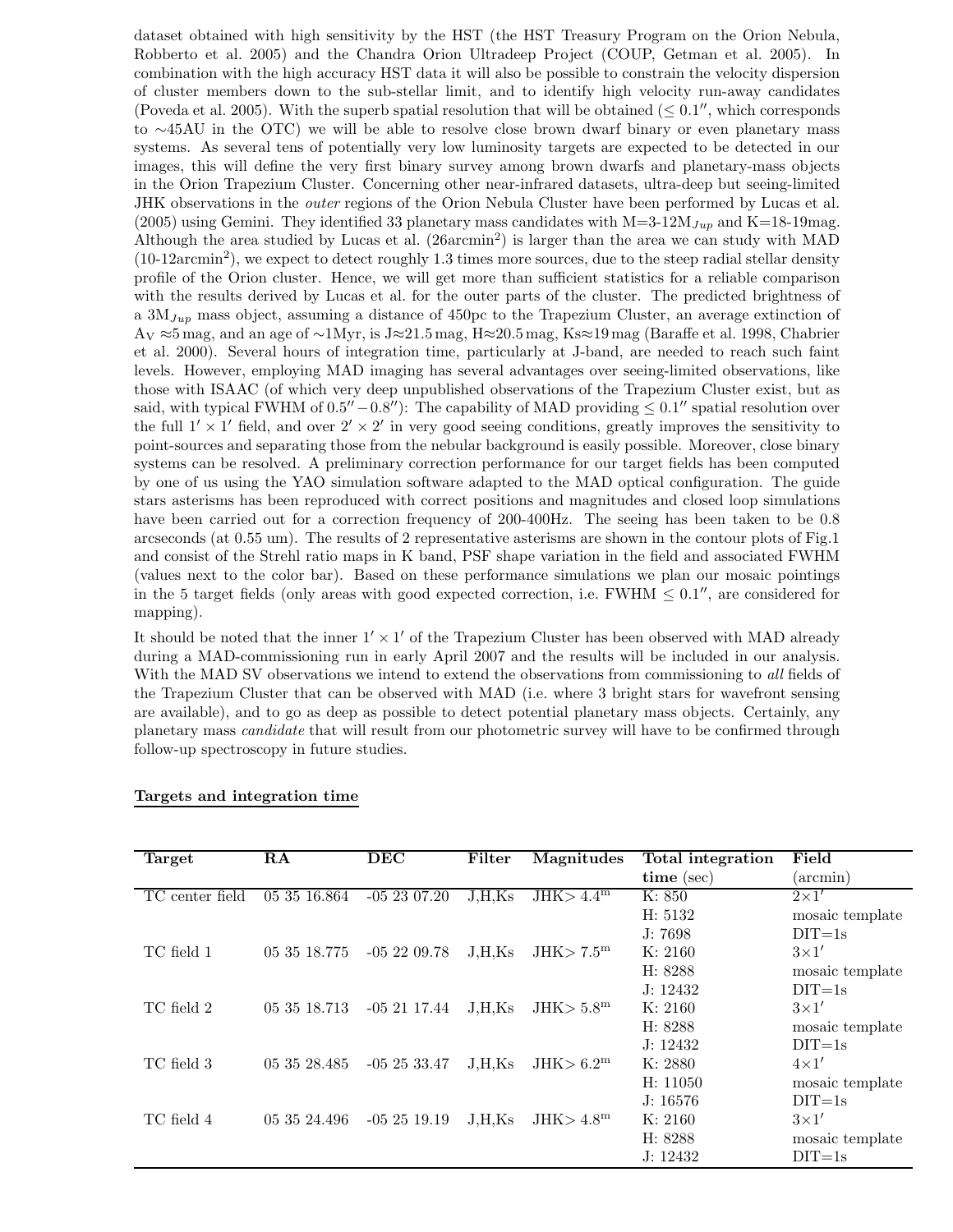| Target: TC center field                |                       |                                 |       |
|----------------------------------------|-----------------------|---------------------------------|-------|
|                                        | $\mathbf{RA}''_{rel}$ | $\overline{\text{DEC''}_{rel}}$ | V Mag |
| $\overline{\text{GS}}1/\text{Par}1910$ | $+16.38$              | $+21.78$                        | 11.39 |
| GS2/Par1864                            | $-16.44$              | $-2.86$                         | 11.10 |
| GS3/Par1889                            | $+5.76$               | $-9.49$                         | 6.7   |
| Target: TC field 1                     |                       |                                 |       |
| GS1/Par1956                            | $+27.52$              | $+25.76$                        | 9.62  |
| GS2/Par1885                            | $-28.42$              | $+24.76$                        | 10.55 |
| GS3/Par1910                            | $-12.28$              | $-35.64$                        | 11.39 |
| Target: TC field 2                     |                       |                                 |       |
| GS1/Par1923                            | $+6.25$               | $+38.44$                        | 11.89 |
| GS2/Par1956                            | $+28.45$              | $-26.58$                        | 9.62  |
| GS3/Par1885                            | $-27.49$              | $-27.58$                        | 10.55 |
| Target: TC field 3                     |                       |                                 |       |
| GS1/Par2031                            | $-32.48$              | $+33.16$                        | 6.41  |
| GS2/Par2085                            | $+42.97$              | $+17.55$                        | 8.24  |
| GS3/Par2058                            | $-2.48$               | $-46.35$                        | 9.47  |
| GS4/Par2032                            | $-33.68$              | $-6.25$                         | 11.97 |
| Target: TC field 4                     |                       |                                 |       |
| GS1/Par2031                            | $+27.36$              | $+18.88$                        | 6.41  |
| GS2/Par2032                            | $+26.16$              | $-20.53$                        | 11.97 |
| GS3/Par1993                            | -24.99                | $+21.92$                        | 5.07  |

## Time Justification:

It is mandatory for our proposed survey to obtain images at all 3 near-infrared bands, as we need to make a photometric selection of brown dwarf and planetary mass candidates from color-color and colourmagnitude diagrams. Best sensitivity can be obtained at K-band, because extremely low-mass objects are intrinsically red, extinction is less significant, and Strehl ratios are highest at K-band. Using the commissioning images taken of the Trapezium center field in April 2007 as a reference, we extrapolate the exposure times needed for the additional MAD images we propose here. Hence, in  $\sim 12$ min a 5 $\sigma$ point-source detection of Ks≈19mag per 1′×1 ′ field is achieved at K-band. At H-, and J-band significantly more time is needed, because all the effects mentioned above (spectral energy distribution of the source, extinction etc.) are much less favourable. We expect to reach, under good conditions, with the total exposure times as specified in the table above, a  $5\sigma$  point-source limit of H(J)≈20mag(20.5mag), not reached so far by any other published near-infrared survey of the Trapezium cluster. The images of the Trapezium center from the April commissioning run will also be included and therefore reduce the additional time required for the center field. The sum of integration times in the table above, plus 21min per field acquisition overhead, plus 1hour per field for offset sky images amount to ∼ 38.5hrs total time. If this cannot be accomodated in the MAD SV schedule, imaging of only those 3 fields that continously sample the Trapezium Cluster center (target TC center field, TC field 1, TC field 2) is also an option, which decreases the requested time to  $\sim$  18hours.